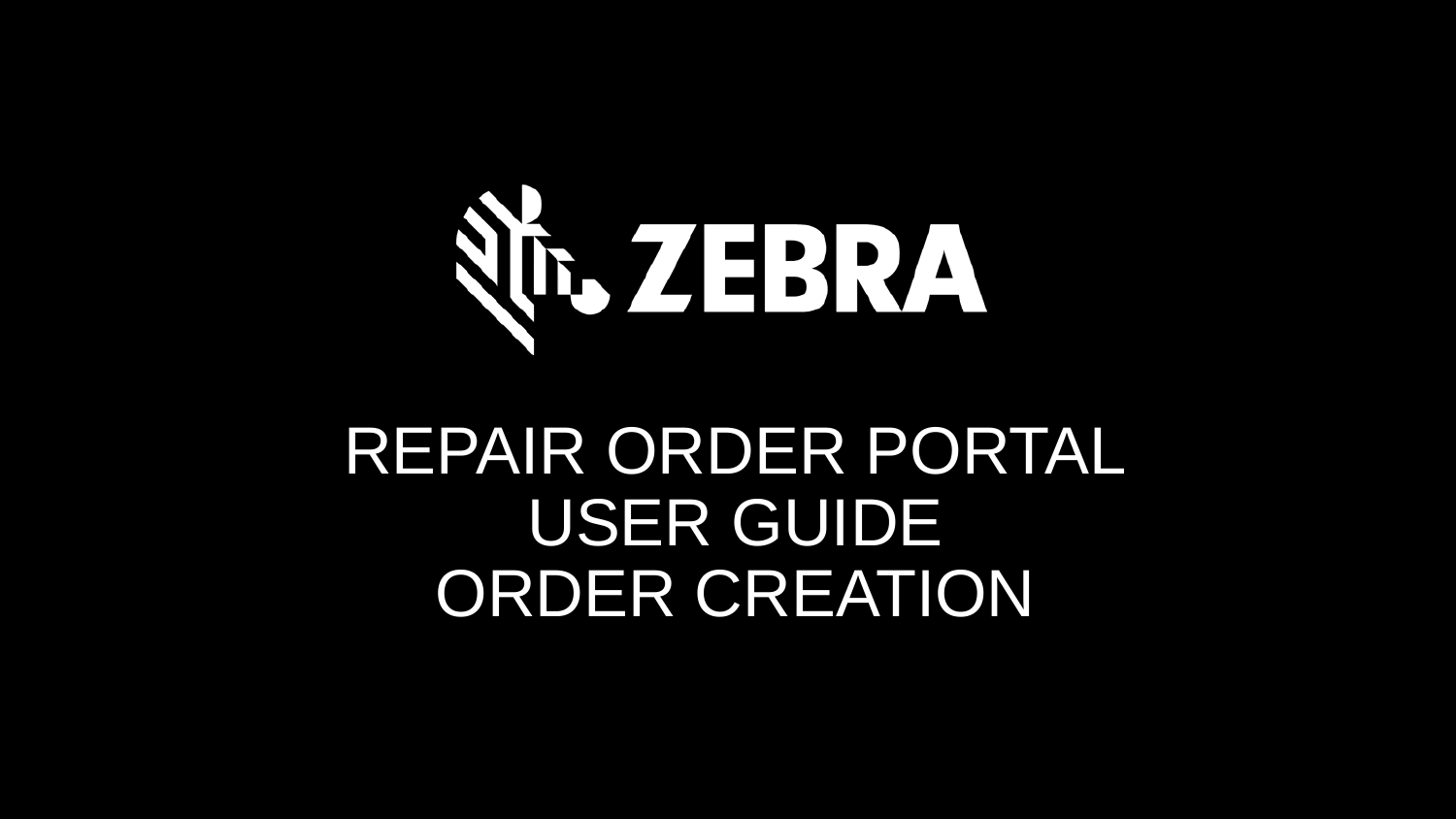

**REPAIR ORDERS REPAIR STATUS** 

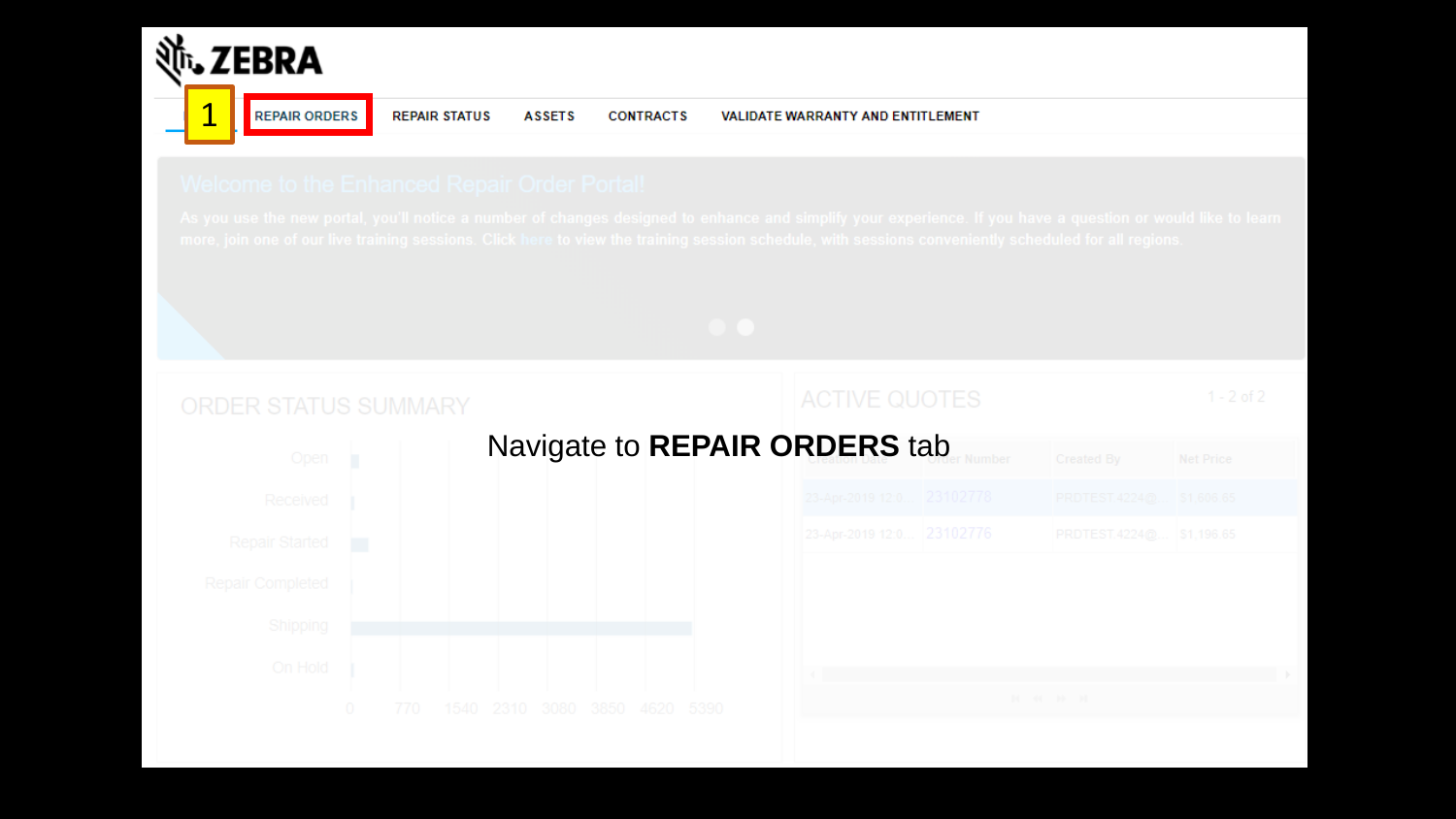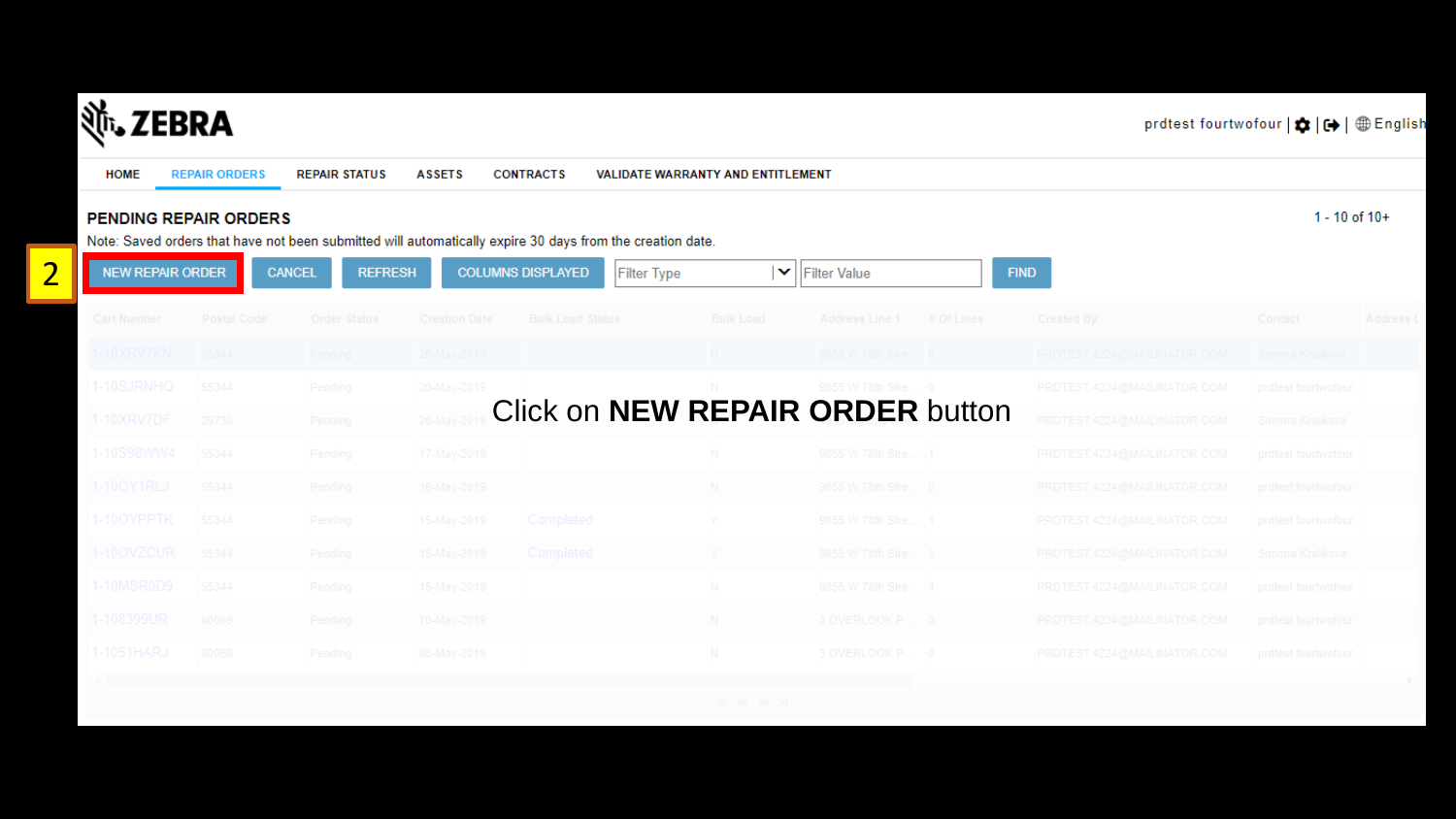| HOME                                                    | <b>REPAIR ORDERS</b> | <b>REPAIR STATUS</b>                             | <b>ASSETS</b> | <b>CONTRACTS</b>             | VALIDATE WARRANTY AND ENTITLEMENT |                           |
|---------------------------------------------------------|----------------------|--------------------------------------------------|---------------|------------------------------|-----------------------------------|---------------------------|
| <b>Shipping Details</b>                                 |                      | <b>Add Products</b>                              |               | <b>Review Cart</b>           | <b>Payment Details</b>            | <b>Order Confirmation</b> |
| <b>ACCOUNT *</b>                                        |                      |                                                  |               | <b>6 SHIPPING CONTACT *</b>  |                                   |                           |
| <b>Account Number</b><br>6765515                        |                      |                                                  | Contact       |                              |                                   |                           |
| <b>Account Name</b><br>Zebra Technologies NA Demo Depot |                      |                                                  |               | <b>Contact Email Address</b> |                                   |                           |
| Customer Reference#                                     |                      |                                                  |               | Work Phone# *                |                                   |                           |
|                                                         |                      |                                                  |               |                              |                                   |                           |
| <b>C RETURN SHIPPING ADDRESS *</b>                      |                      |                                                  |               |                              |                                   |                           |
| <b>Store Number</b>                                     |                      | Fill in CUSTOMER REFERENCE# for the whole order, |               | if applicable                |                                   |                           |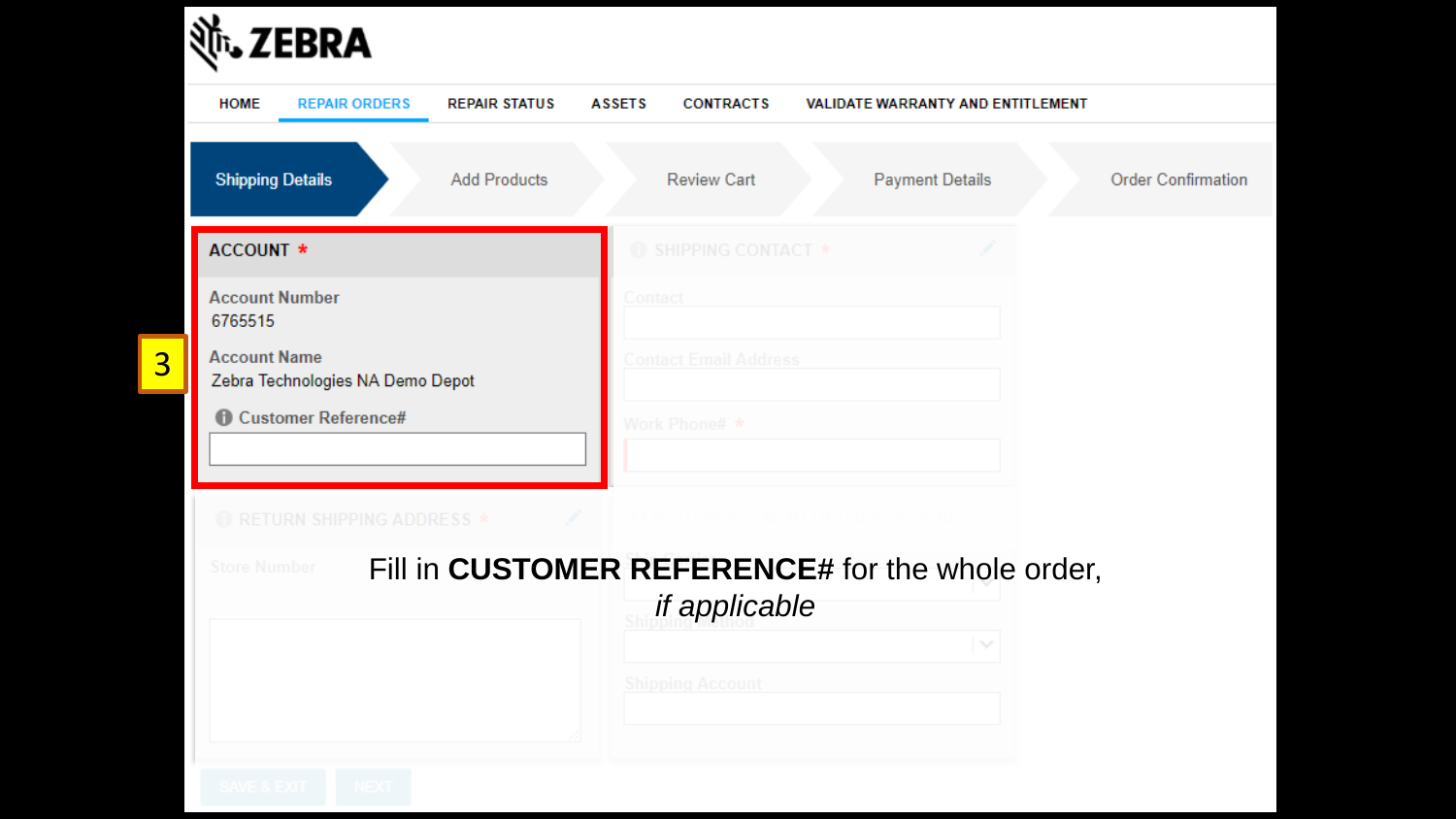| <b>HOME</b><br><b>REPAIR ORDERS</b>                     | <b>REPAIR STATUS</b> | <b>ASSETS</b><br><b>CONTRACTS</b> | VALIDATE WARRANTY AND ENTITLEMENT                        |                           |
|---------------------------------------------------------|----------------------|-----------------------------------|----------------------------------------------------------|---------------------------|
| <b>Shipping Details</b>                                 | <b>Add Products</b>  | <b>Review Cart</b>                | <b>Payment Details</b>                                   | <b>Order Confirmation</b> |
| ACCOUNT *                                               |                      | <b>B</b> SHIPPING CONTACT *       | k.                                                       |                           |
| <b>Account Number</b><br>6765515                        |                      | Contact                           |                                                          |                           |
| <b>Account Name</b><br>Zebra Technologies NA Demo Depot | $\overline{4}$       | <b>Contact Email Address</b>      |                                                          |                           |
| <b><i>Customer Reference#</i></b>                       |                      | Work Phone# *                     |                                                          |                           |
|                                                         |                      |                                   | RETURN SHIPMENT DETAILS(OPTIONAL)                        |                           |
| <b>Store Number</b>                                     |                      | <b>Select SHIPPING CONTACT</b>    | TIP: Set a default shipping contact in User Settings tab |                           |
|                                                         |                      |                                   |                                                          |                           |
|                                                         |                      |                                   |                                                          |                           |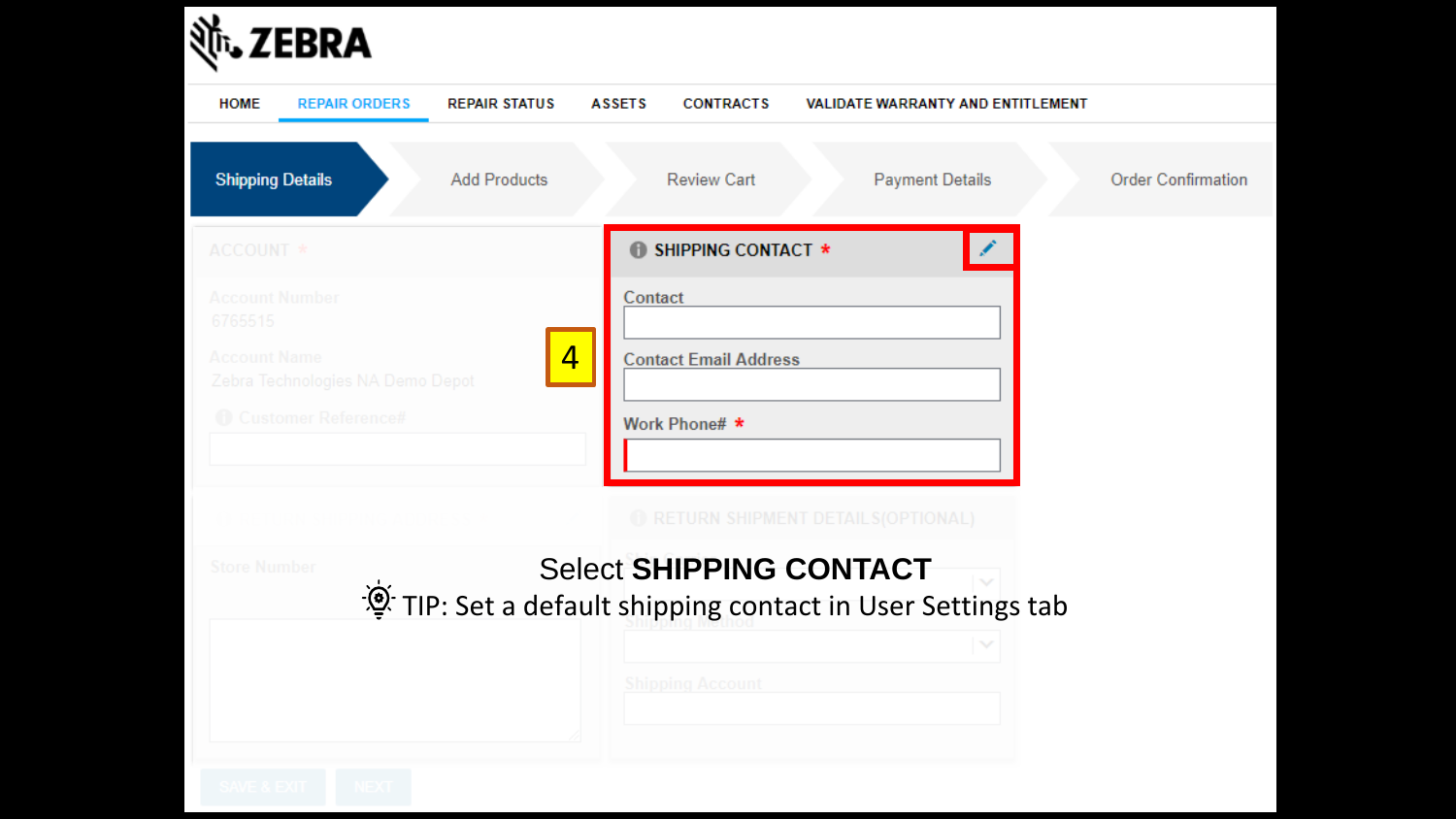| <b>HOME</b><br><b>REPAIR ORDERS</b>                                                                   | <b>REPAIR STATUS</b> | <b>ASSETS</b> | <b>CONTRACTS</b>            | <b>VALIDATE WARRANTY AND ENTITLEMENT</b>                                                                                                            |
|-------------------------------------------------------------------------------------------------------|----------------------|---------------|-----------------------------|-----------------------------------------------------------------------------------------------------------------------------------------------------|
| <b>Shipping Details</b>                                                                               | <b>Add Products</b>  |               | <b>Review Cart</b>          | <b>Payment Details</b><br><b>Order Confirmation</b>                                                                                                 |
| ACCOUNT *                                                                                             |                      |               | <b>6 SHIPPING CONTACT *</b> |                                                                                                                                                     |
| <b>Account Number</b><br>6765515                                                                      |                      | Contact       |                             |                                                                                                                                                     |
|                                                                                                       |                      |               |                             |                                                                                                                                                     |
| Zebra Technologies NA Demo Dep<br><b><i>Customer Refere</i></b><br><b>C RETURN SHIPPING ADDRESS *</b> |                      | $\mathscr{L}$ |                             | <b>Select RETURN SHIPPING ADDRESS</b><br>TO: TIP: Set a default shipping address in User Settings tab<br><b>C</b> RETURN SHIPMENT DETAILS(OPTIONAL) |
| <b>Store Number</b>                                                                                   |                      |               | <b>Ship Carrier</b>         |                                                                                                                                                     |
|                                                                                                       |                      |               | <b>Shipping Method</b>      |                                                                                                                                                     |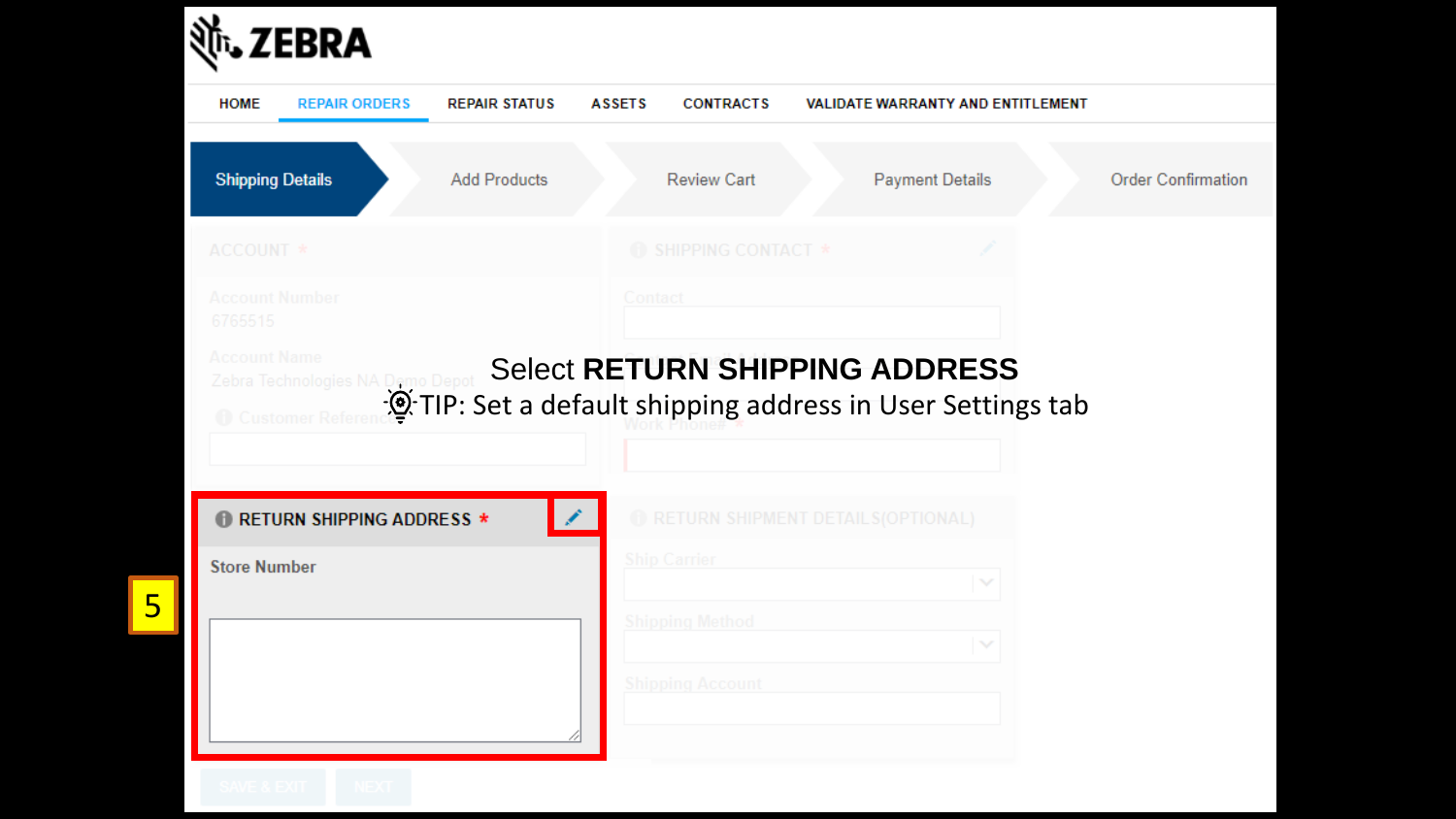| <b>HOME</b>                                                                     | <b>REPAIR ORDERS</b>               | <b>REPAIR STATUS</b>                                      | <b>ASSETS</b> | <b>CONTRACTS</b>                                     | <b>VALIDATE WARRANTY AND ENTITLEMENT</b> |                           |
|---------------------------------------------------------------------------------|------------------------------------|-----------------------------------------------------------|---------------|------------------------------------------------------|------------------------------------------|---------------------------|
| <b>Shipping Details</b>                                                         |                                    | <b>Add Products</b>                                       |               | <b>Review Cart</b>                                   | <b>Payment Details</b>                   | <b>Order Confirmation</b> |
| ACCOUNT *                                                                       |                                    |                                                           |               | <b>SHIPPING CONTACT *</b>                            |                                          |                           |
| <b>Account Number</b><br>6765515                                                |                                    |                                                           | Contact       |                                                      |                                          |                           |
|                                                                                 |                                    |                                                           |               |                                                      |                                          |                           |
| <b>Account Name</b><br>Zebra Technologies NA Demo Depot<br><b>f</b> Customer Re |                                    | Only if you want to have the units delivered back by your |               | Fill in RETURN SHIPMENT DETAILS<br>preferred carrier |                                          |                           |
|                                                                                 | <b>C RETURN SHIPPING ADDRESS *</b> |                                                           |               | <b>C</b> RETURN SHIPMENT DETAILS(OPTIONAL)           |                                          |                           |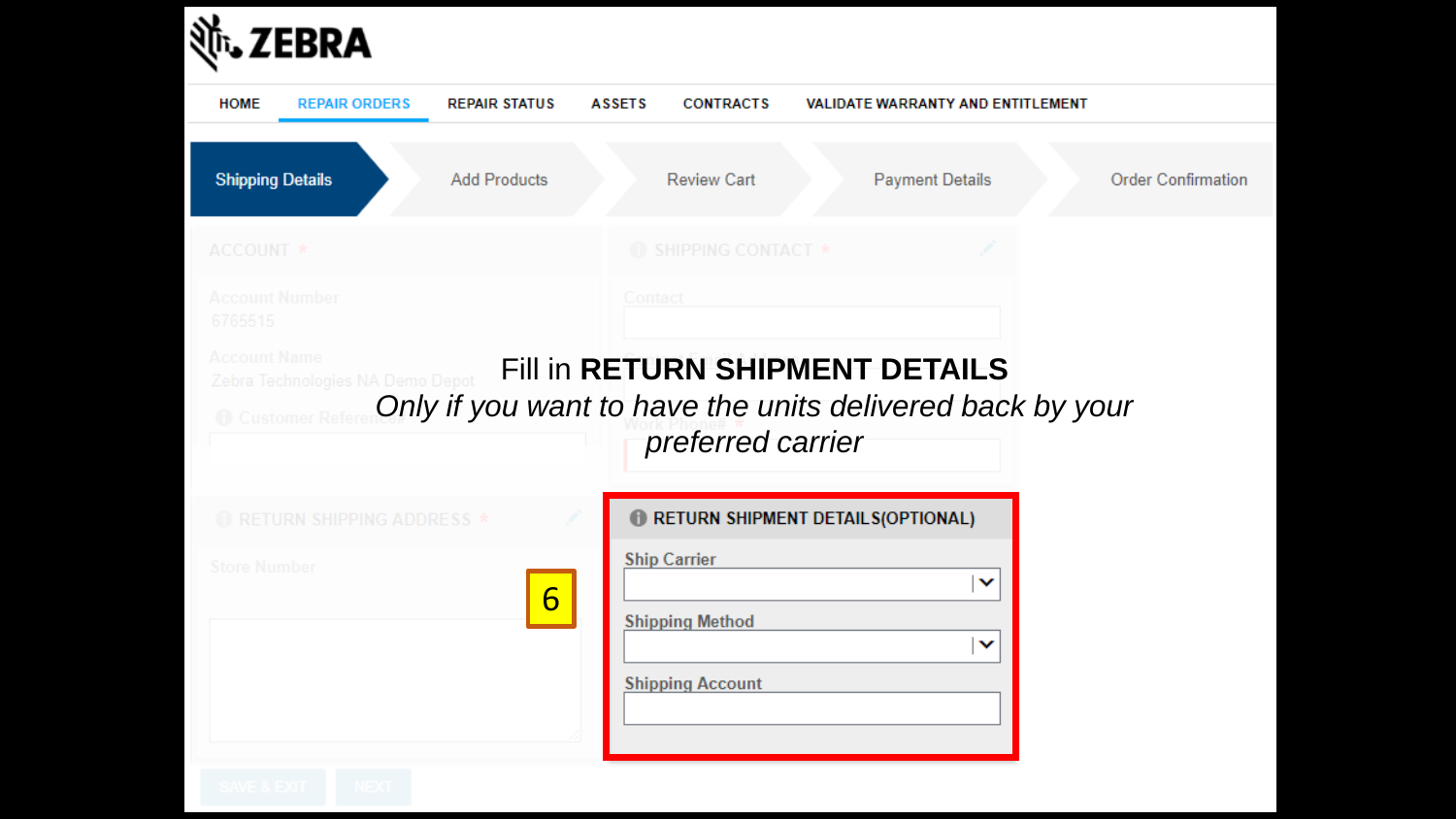| र्थे <b>। ZEBRA</b>                                     |                                       |                              |                                                     |                           |
|---------------------------------------------------------|---------------------------------------|------------------------------|-----------------------------------------------------|---------------------------|
| <b>REPAIR ORDERS</b><br><b>HOME</b>                     | <b>REPAIR STATUS</b><br><b>ASSETS</b> | <b>CONTRACTS</b>             | <b>VALIDATE WARRANTY AND ENTITLEMENT</b>            |                           |
| <b>Shipping Details</b>                                 | <b>Add Products</b>                   | <b>Review Cart</b>           | <b>Payment Details</b>                              | <b>Order Confirmation</b> |
| ACCOUNT *                                               |                                       | <b>6 SHIPPING CONTACT *</b>  |                                                     |                           |
| <b>Account Number</b><br>6765515                        | Contact                               |                              |                                                     |                           |
| <b>Account Name</b><br>Zebra Technologies NA Demo Depot |                                       | <b>Contact Email Address</b> |                                                     |                           |
| <b><i>Customer Reference#</i></b>                       |                                       | Work Phone# *                |                                                     |                           |
|                                                         |                                       |                              | Click on <b>NEXT</b> to continue to the next screen |                           |

| <b>ID RETURN SHIPPING ADDRESS *</b> | <b>C RETURN SHIPMENT DETAILS (OPTIONAL)</b> |
|-------------------------------------|---------------------------------------------|
| <b>Store Number</b>                 | <b>Ship Carrier</b>                         |
|                                     | <b>Shipping Method</b><br>$\vee$            |
|                                     | <b>Shipping Account</b>                     |
|                                     |                                             |

SAVE & EXIT NEXT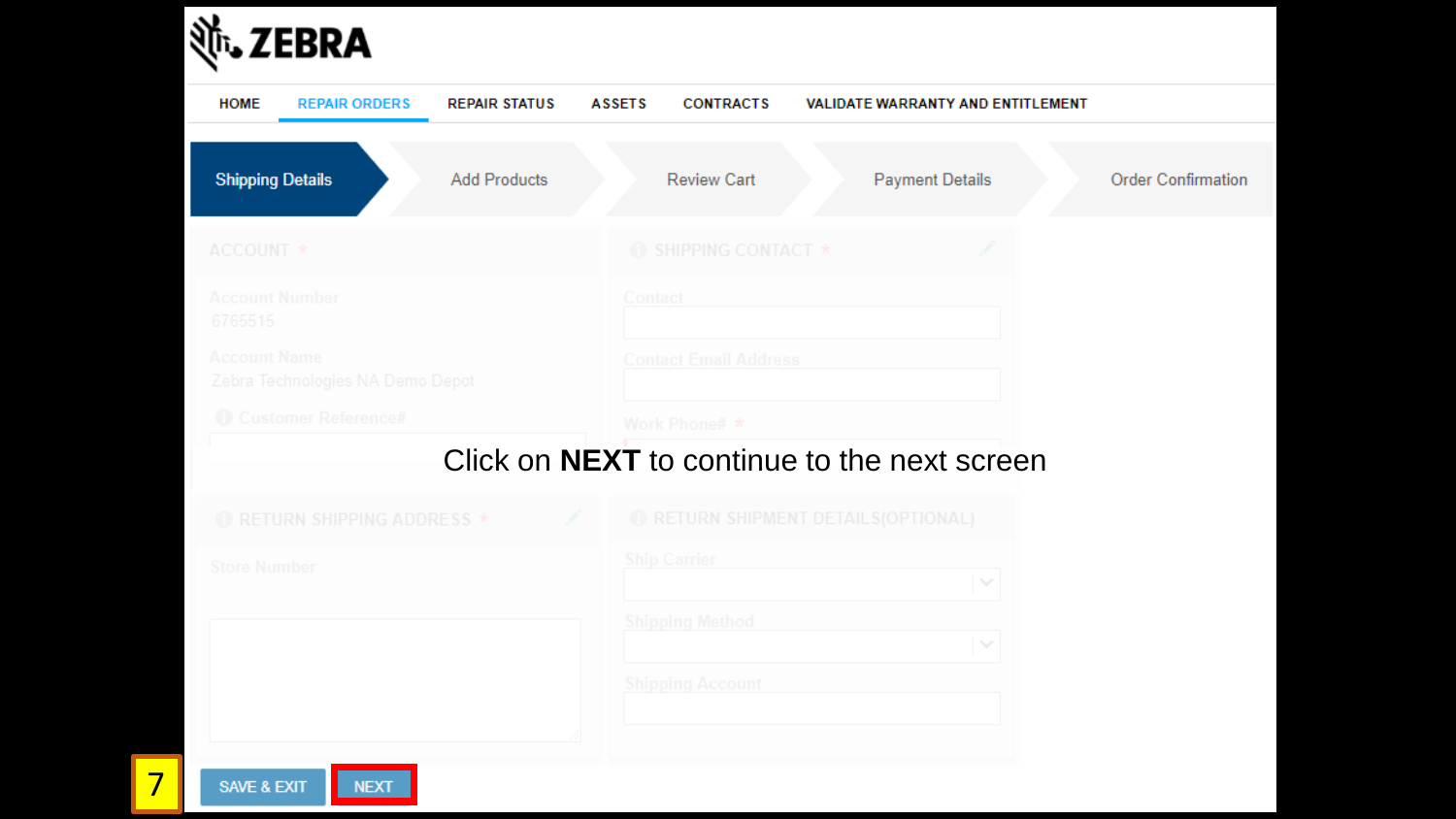| <b>ASSETS</b><br><b>HOME</b><br><b>REPAIR ORDERS</b><br><b>REPAIR STATUS</b><br><b>CONTRACTS</b><br>VALIDATE WARRANTY AND ENTITLEMENT<br><b>Shipping Details</b><br><b>Add Products</b><br><b>Review Cart</b><br><b>Payment Details</b><br><b>Order Confirmation</b> | prdtest fourtwofour   ✿   (→   ⊕ English |
|----------------------------------------------------------------------------------------------------------------------------------------------------------------------------------------------------------------------------------------------------------------------|------------------------------------------|
|                                                                                                                                                                                                                                                                      |                                          |
|                                                                                                                                                                                                                                                                      |                                          |
| $\blacksquare$ Total Products in the cart : 0                                                                                                                                                                                                                        |                                          |
| <b>PRODUCT DETAILS</b><br><b>ADD PRODUCT</b>                                                                                                                                                                                                                         |                                          |
| Serial #<br><b>ATTACHMENTS</b><br>How to find your serial#                                                                                                                                                                                                           |                                          |
| Enter the device information into the ADD PRODUCT field<br>I don't have Serial #                                                                                                                                                                                     |                                          |
| <b>Customer Reference #</b>                                                                                                                                                                                                                                          |                                          |
| **Maximum 200 characters in PROBLEM DESCRIPTION field<br><b>Problem Category</b><br>$\checkmark$                                                                                                                                                                     |                                          |
| $\checkmark$<br><b>Problem Detail</b>                                                                                                                                                                                                                                |                                          |
| TIP: If you are adding more than 10 units, try the Bulk Load<br><b>Problem Description</b>                                                                                                                                                                           |                                          |
| function                                                                                                                                                                                                                                                             |                                          |
| <b>BULK LOAD</b><br><b>RESET</b><br><b>ADD</b>                                                                                                                                                                                                                       |                                          |
|                                                                                                                                                                                                                                                                      |                                          |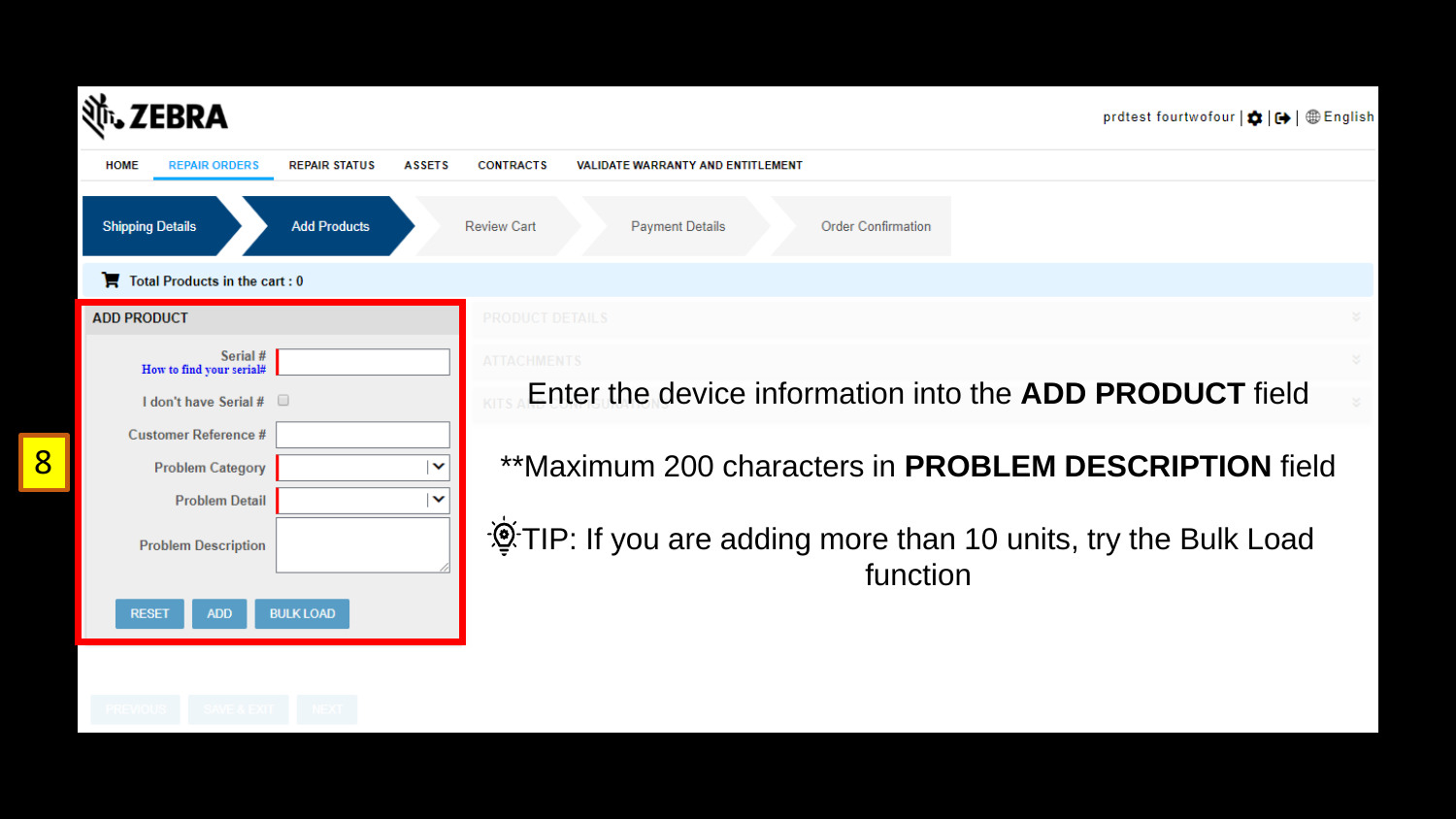

**KITS AND CONFIGURATIONS**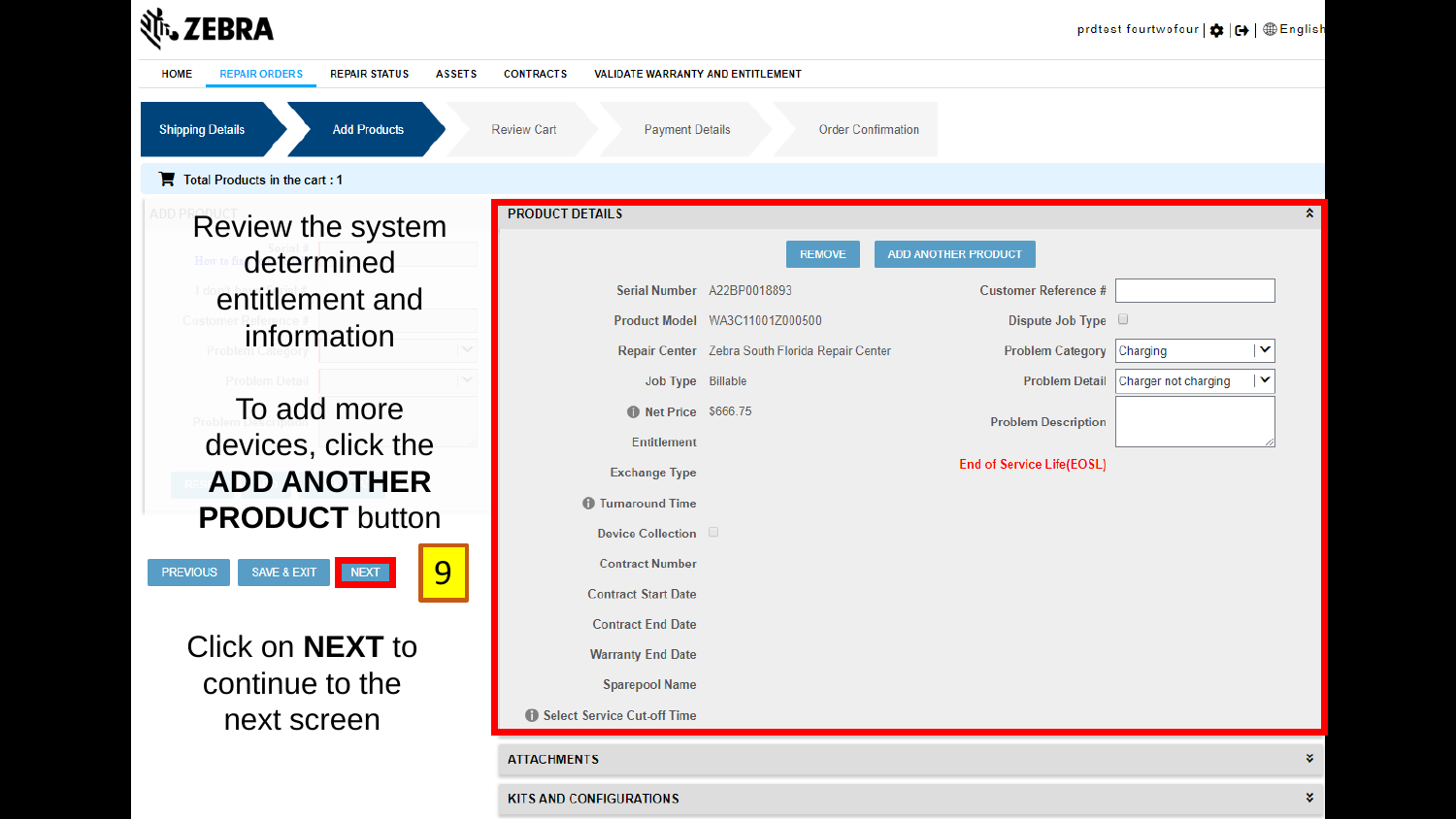

| <b>HOME</b><br><b>REPAIR ORDERS</b><br><b>REPAIR STATUS</b>          | <b>ASSETS</b><br><b>CONTRACTS</b>       | VALIDATE WARRANTY AND ENTITLEMENT           |                          |                                  |                                 |                      |                         |
|----------------------------------------------------------------------|-----------------------------------------|---------------------------------------------|--------------------------|----------------------------------|---------------------------------|----------------------|-------------------------|
| <b>Add Products</b><br><b>Shipping Details</b>                       | <b>Review Cart</b>                      | <b>Payment Details</b>                      |                          | <b>Order Confirmation</b>        |                                 |                      |                         |
| <b>ACCOUNT</b>                                                       | <b>6 SHIP TO CONTACT</b>                |                                             |                          | <b>C RETURN SHIPPING ADDRESS</b> |                                 |                      |                         |
| <b>Account Number</b><br>6765515                                     | Contact<br>Simona Kralikova             |                                             | <b>Store Number</b>      |                                  |                                 |                      |                         |
| <b>Account Name</b><br>Zebra Technologies NA Demo Depot<br><b>10</b> | Contac<br>Work Phone #<br>123455        | Make changes to the units for the last time | IL. United States, 60069 |                                  |                                 |                      |                         |
| <b>DISPUTE JOB TYPE</b><br><b>EDIT</b><br><b>DELETE</b>              | <b>REMOVE DISPUTE</b>                   | KITS AND CONFIGURATIONS                     | <b>DOCUMENTS</b>         | <b>Filter Type</b>               | $\mathbf{v}$ Filter Value       |                      | <b>FIND</b>             |
| <b>VAY</b><br>Line#                                                  | <b>Customer Reference #</b><br>Serial # | <b>Job Type</b><br><b>Product</b>           | <b>Exchange Type</b>     | <b>Net Price</b>                 | Problem Category Problem Detail |                      | <b>Line Item Status</b> |
| $\bullet$                                                            | A22BP0018893                            | WA3C11001Z000<br><b>Billable</b>            |                          | \$666.75                         | Charging                        | Charger not charging | Pending                 |
| $\leftarrow$                                                         |                                         |                                             | $M$ $M$ $N$ $M$          |                                  |                                 |                      |                         |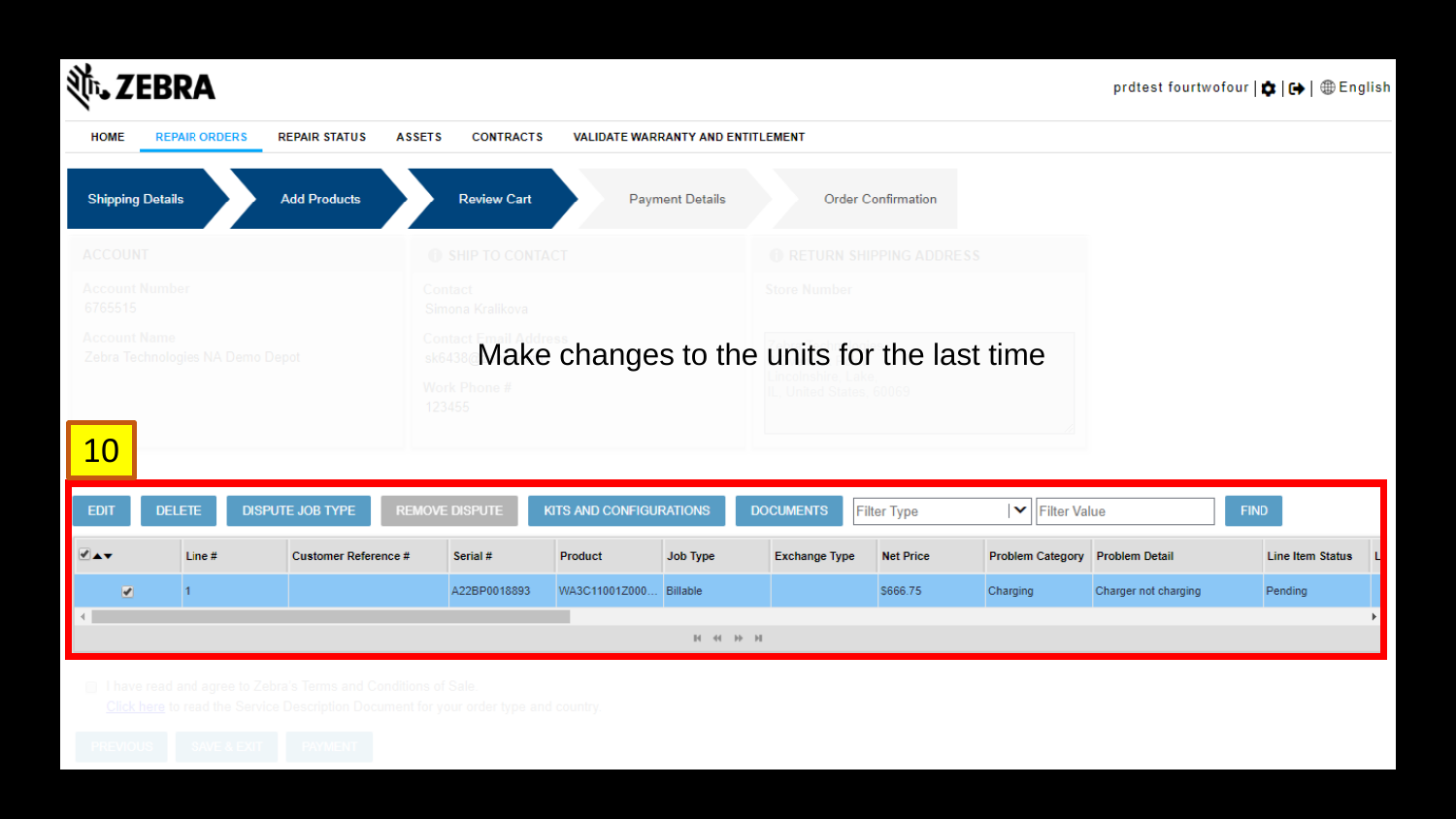



Click on it to submit the cart.

| <b>EDIT</b>       |                        | DELETE DISPUTE JOB TYPE REMOVE DISPUTE                                                                                                                 |              | KITS AND CONFIGURATIONS DOCUMENTS Filter Type |                     |                         |         | $\mathbf{V}$   Filter Value     |                      |                  |
|-------------------|------------------------|--------------------------------------------------------------------------------------------------------------------------------------------------------|--------------|-----------------------------------------------|---------------------|-------------------------|---------|---------------------------------|----------------------|------------------|
| $\mathbb{R}^d$ av | Line $#$               | Customer Reference #                                                                                                                                   | Serial #     | Product                                       | Job Type            | Exchange Type Net Price |         | Problem Category Problem Detail |                      | Line Item Status |
| $\sim$            | $\blacksquare$         |                                                                                                                                                        | A22BP0018893 | WA3C11001Z000 Billable                        |                     |                         | S666.75 | Charging                        | Charger not charging | Pending          |
|                   |                        |                                                                                                                                                        |              |                                               | $14 - 44 - 10 - 14$ |                         |         |                                 |                      |                  |
|                   |                        |                                                                                                                                                        |              |                                               |                     |                         |         |                                 |                      |                  |
|                   |                        | I have read and agree to Zebra's Terms and Conditions of Sale.<br>Click here to read the Service Description Document for your order type and country. |              |                                               |                     |                         |         |                                 |                      |                  |
| <b>PREVIOUS</b>   | <b>SAVE &amp; EXIT</b> | <b>PAYMENT</b>                                                                                                                                         |              |                                               |                     |                         |         |                                 |                      |                  |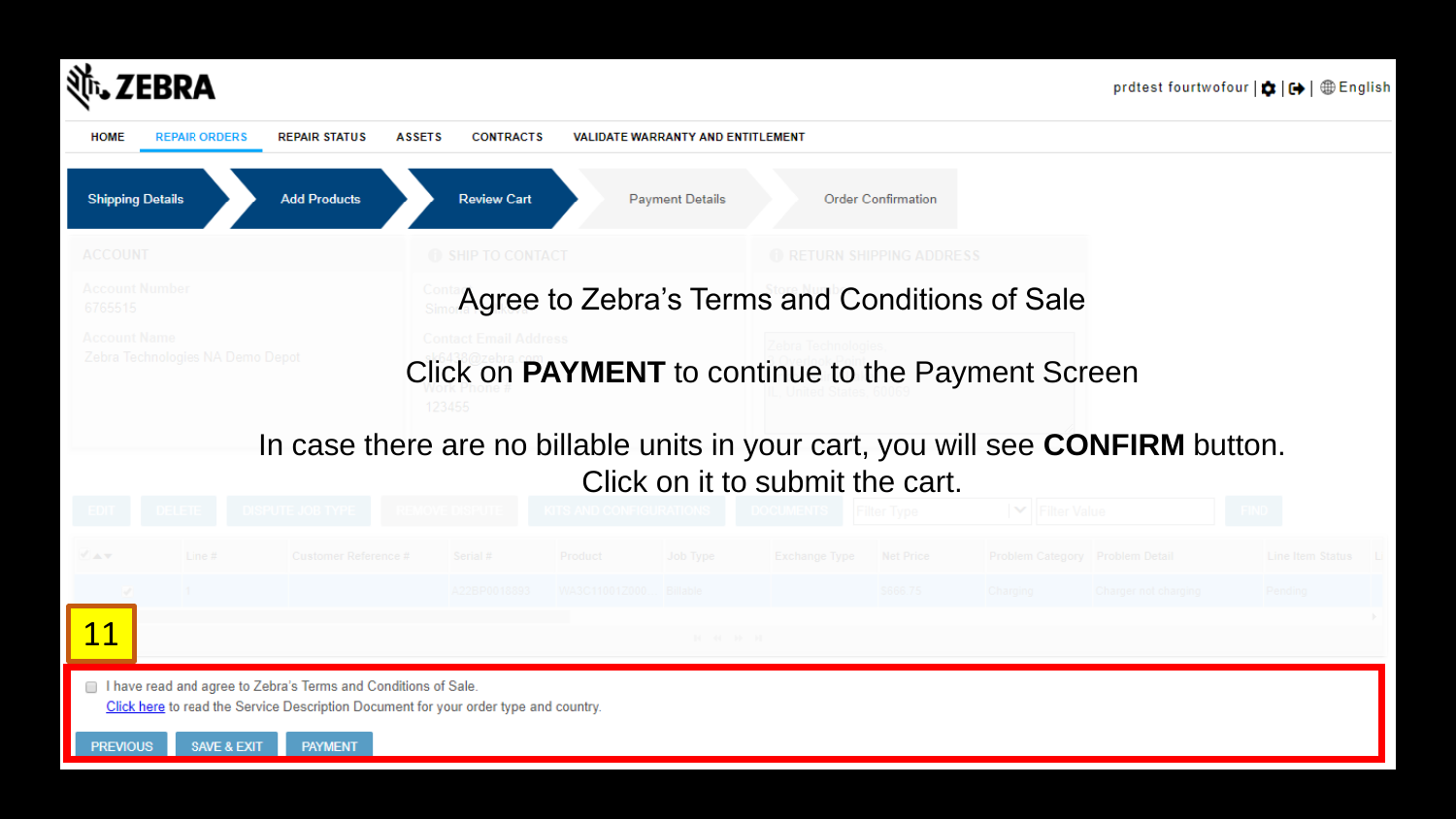

| <b>HOME</b>               | REPAIR ORDERS         |            | <b>REPAIR STATUS</b> | <b>ASSETS</b> | <b>CONTRACTS</b>    | <b>VALIDATE WARRANTY AND ENTITLEMENT</b>                                                  |
|---------------------------|-----------------------|------------|----------------------|---------------|---------------------|-------------------------------------------------------------------------------------------|
|                           | g Details             |            | <b>Add Products</b>  |               | <b>Review Cart</b>  | <b>Payment Details</b><br><b>Order Confirmation</b>                                       |
|                           | <b>PURCHASE ORDER</b> |            |                      |               |                     | No Record<br>Provide valid PURCHASE ORDER #                                               |
| <b>Transaction Amount</b> |                       | \$1,593.90 |                      |               | <b>VIEW DETAILS</b> | Company Name<br>If you would like to use different purchase orders for                    |
| Purchase Order #          |                       |            |                      |               |                     | different lines, select the box I have Multiple PO                                        |
| I have Multiple PO        |                       |            |                      |               |                     |                                                                                           |
| <b>Payment Comments</b>   |                       |            |                      |               |                     | To: Tip: To review the quotation document, click on<br><b>VIEW DETAILS</b><br>14 44 16 14 |
|                           |                       |            |                      |               |                     |                                                                                           |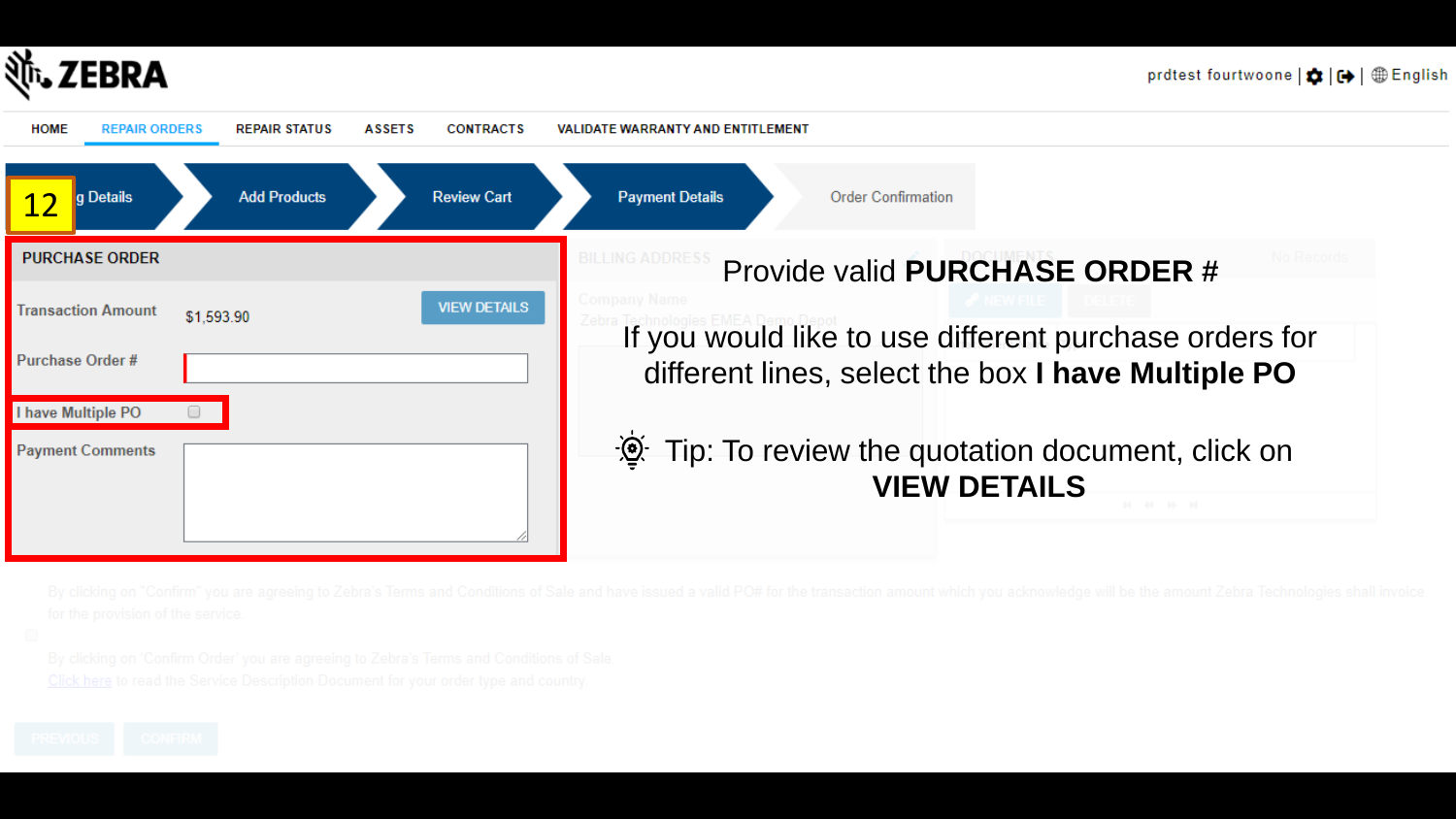

| <b>HOME</b><br><b>REPAIR ORDERS</b>                        | <b>REPAIR STATUS</b><br><b>ASSETS</b> | <b>CONTRACTS</b>    | <b>VALIDATE WARRANTY AND ENTITLEMENT</b> |           |                           |                      |                                                    |
|------------------------------------------------------------|---------------------------------------|---------------------|------------------------------------------|-----------|---------------------------|----------------------|----------------------------------------------------|
| <b>Shipping Details</b>                                    | <b>Add Products</b>                   | <b>Review Cart</b>  | <b>Payment Details</b>                   |           | <b>Order Confirmation</b> |                      |                                                    |
| <b>PURCHASE ORDER</b>                                      |                                       |                     | <b>BILLING ADDRESS</b>                   |           |                           | <b>DOCUMENTS</b>     | No Records                                         |
| <b>Transaction Amount</b><br>\$1,593.90                    |                                       | <b>VIEW DETAILS</b> | <b>Company Name</b>                      |           |                           | each unit separately | For Multiple PO's, please insert the PO Number for |
| $\blacklozenge$<br>I have Multiple PO                      |                                       |                     |                                          |           |                           |                      |                                                    |
|                                                            |                                       |                     |                                          | 12a       |                           |                      | 14 44 10 14                                        |
| <b>Serial Number</b><br>Line # $\triangle$ $\triangledown$ | <b>Product Name</b>                   | <b>Job Type</b>     | <b>Net Price</b>                         | PO Number | <b>Payment Comments</b>   |                      |                                                    |
| SERIAL # UNKNOWN                                           | MC9190-G30SWAYA                       | Billable            | \$796.95                                 |           |                           |                      |                                                    |
| <b>SERIAL # UNKNOWN</b><br>2                               | MC9190-G30SWAYA                       | <b>Billable</b>     | \$796.95                                 |           |                           |                      |                                                    |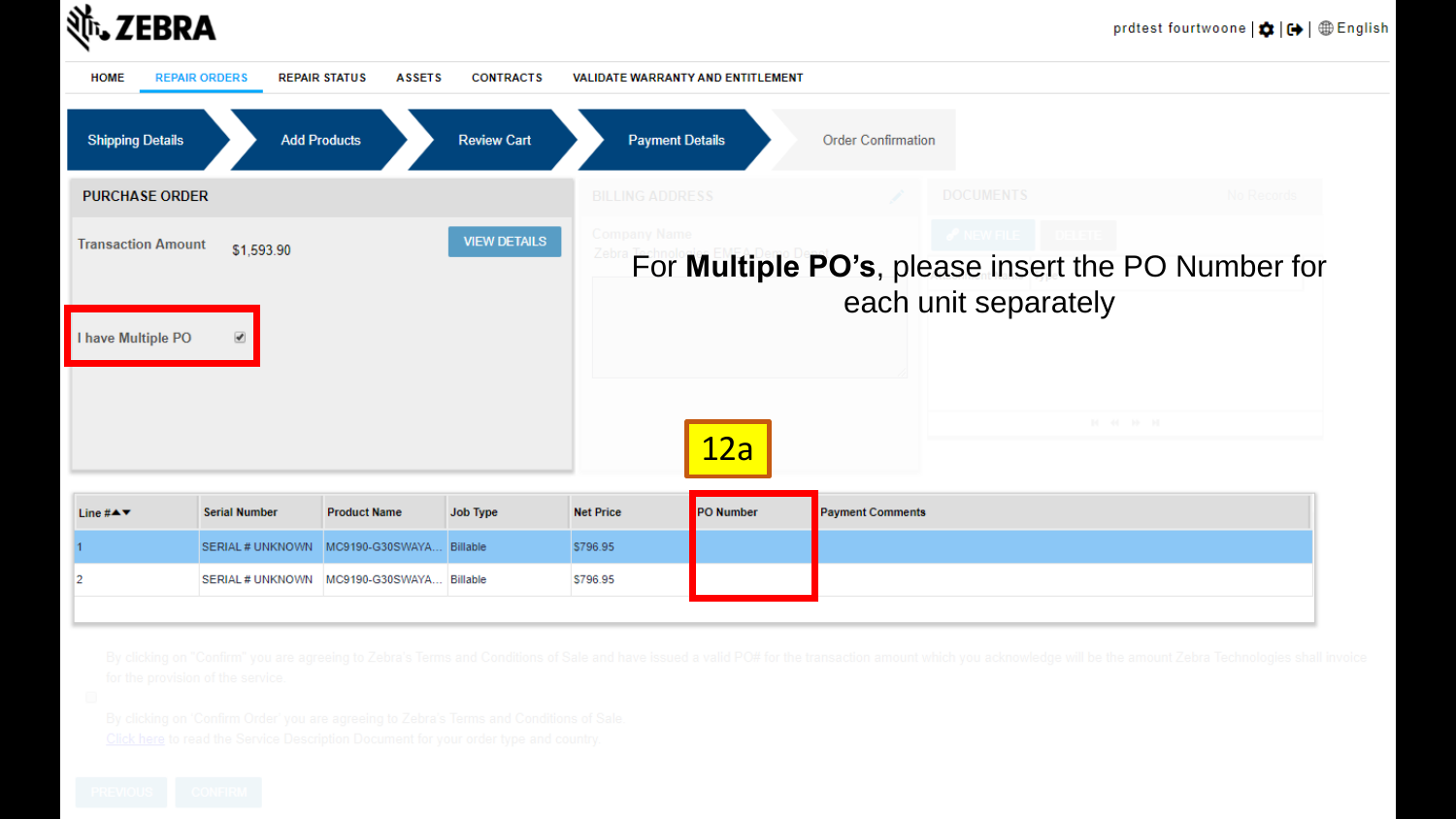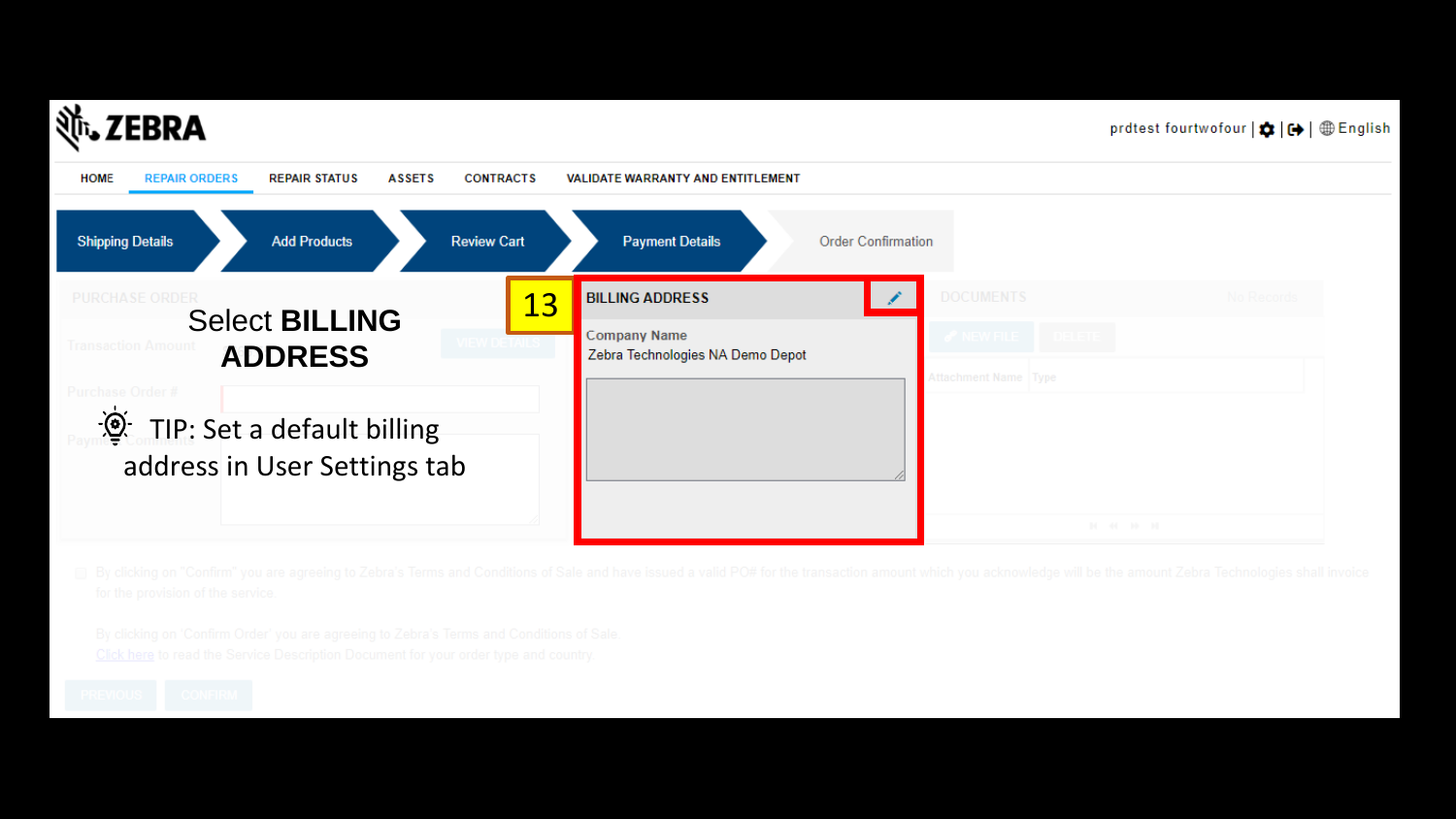

| <b>HOME</b>             | <b>REPAIR ORDERS</b>      | <b>REPAIR STATUS</b> | <b>ASSETS</b> | <b>CONTRACTS</b>    | VALIDATE WARRANTY AND ENTITLEMENT                                                      |
|-------------------------|---------------------------|----------------------|---------------|---------------------|----------------------------------------------------------------------------------------|
| <b>Shipping Details</b> |                           | <b>Add Products</b>  |               | <b>Review Cart</b>  | <b>Payment Details</b><br><b>Order Confirmation</b>                                    |
|                         | <b>PURCHASE ORDER</b>     |                      |               |                     | <b>DOCUMENTS</b><br>No Records<br><b>BILLING ADDRESS</b><br>14                         |
|                         | <b>Transaction Amount</b> | \$666.75             |               | <b>VIEW DETAILS</b> | P NEW FILE<br><b>Company Name</b><br><b>DELETE</b><br>Zebra Technologies NA Demo Depot |
| Purchase Order #        |                           |                      |               |                     | <b>Attach DOCUMENTS</b><br>Attachment Name Type                                        |
| <b>Payment Comments</b> |                           |                      |               |                     | If applicable                                                                          |
|                         |                           |                      |               |                     |                                                                                        |
|                         |                           |                      |               |                     | <b>H + H + H</b>                                                                       |

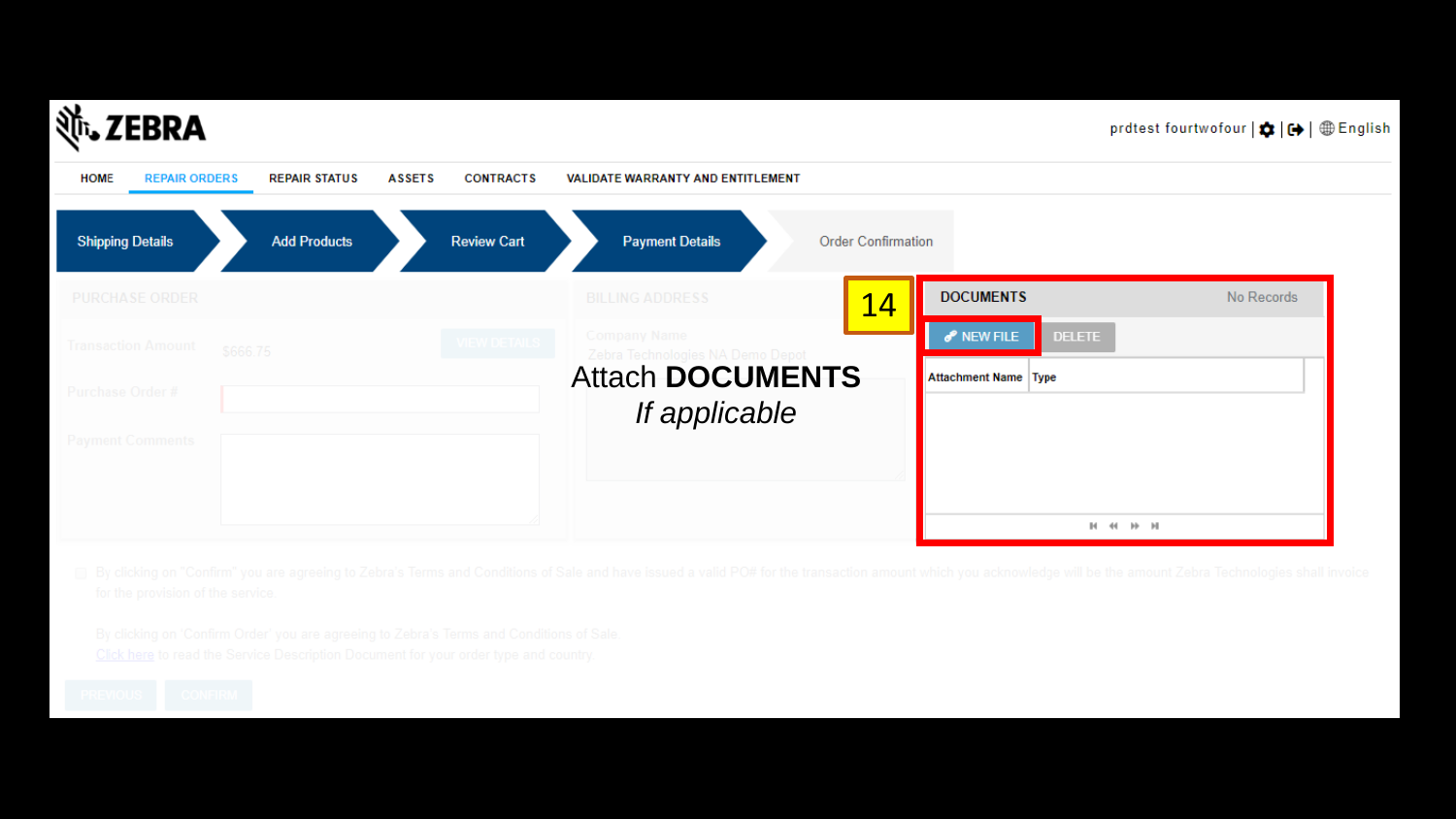| <b>HOME</b><br><b>REPAIR ORDERS</b> | <b>REPAIR STATUS</b> | <b>ASSETS</b><br><b>CONTRACTS</b>                                                                                                                                                | VALIDATE WARRANTY AND ENTITLEMENT |                                                                                                                                                                                                                    |             |
|-------------------------------------|----------------------|----------------------------------------------------------------------------------------------------------------------------------------------------------------------------------|-----------------------------------|--------------------------------------------------------------------------------------------------------------------------------------------------------------------------------------------------------------------|-------------|
| <b>Shipping Details</b>             | <b>Add Products</b>  | <b>Review Cart</b>                                                                                                                                                               | <b>Payment Details</b>            | <b>Order Confirmation</b>                                                                                                                                                                                          |             |
| <b>PURCHASE ORDER</b>               |                      |                                                                                                                                                                                  | <b>BILLING ADDRESS</b>            | <b>DOCUMENTS</b>                                                                                                                                                                                                   |             |
| <b>Transaction Amount</b>           | \$666.75             |                                                                                                                                                                                  |                                   | Validate that you have issued a valid Purchase Order #                                                                                                                                                             |             |
| Purchase Order #                    |                      |                                                                                                                                                                                  |                                   | Attachment Name Type<br>Submit the cart by clicking on CONFIRM                                                                                                                                                     |             |
| <b>Payment Comments</b>             |                      |                                                                                                                                                                                  |                                   |                                                                                                                                                                                                                    |             |
| <b>15</b>                           |                      |                                                                                                                                                                                  |                                   |                                                                                                                                                                                                                    |             |
|                                     |                      |                                                                                                                                                                                  |                                   | By clicking on "Confirm" you are agreeing to Zebra's Terms and Conditions of Sale and have issued a valid PO# for the transaction amount which you acknowledge will be the amount Zebra Technologies shall invoice | 14 44 10 14 |
| for the provision of the service.   |                      |                                                                                                                                                                                  |                                   |                                                                                                                                                                                                                    |             |
|                                     |                      | By clicking on 'Confirm Order' you are agreeing to Zebra's Terms and Conditions of Sale.<br>Click here to read the Service Description Document for your order type and country. |                                   |                                                                                                                                                                                                                    |             |
| <b>CONFIRM</b><br><b>PREVIOUS</b>   |                      |                                                                                                                                                                                  |                                   |                                                                                                                                                                                                                    |             |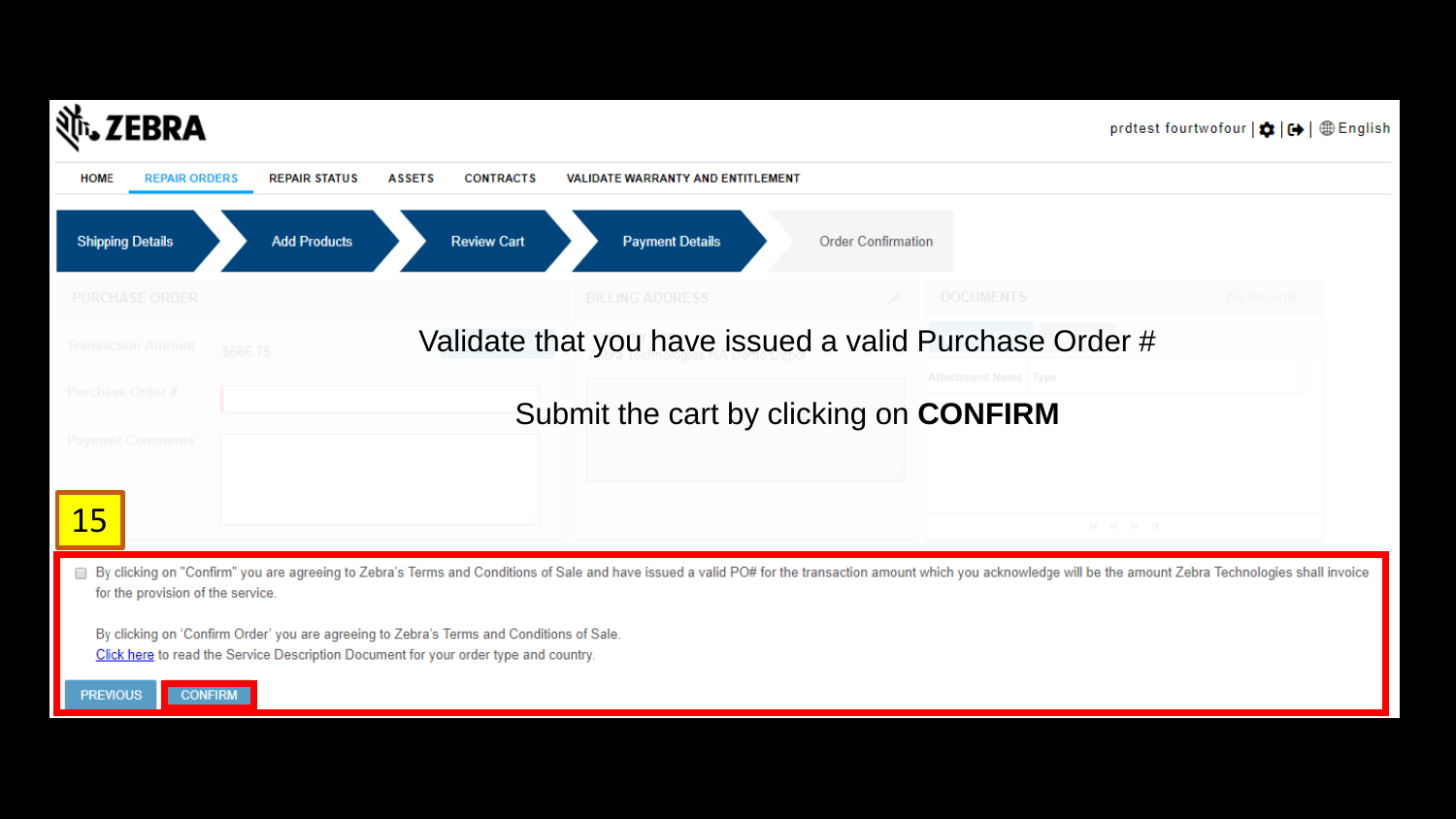|           | ZEBRA                               |                      |               |                     |                                           |                           |
|-----------|-------------------------------------|----------------------|---------------|---------------------|-------------------------------------------|---------------------------|
|           | <b>HOME</b><br><b>REPAIR ORDERS</b> | <b>REPAIR STATUS</b> | <b>ASSETS</b> | <b>CONTRACTS</b>    | <b>VALIDATE WARRANTY AND ENTITLEMENT</b>  |                           |
|           | <b>Shipping Details</b>             | <b>Add Products</b>  |               | <b>Review Cart</b>  | <b>Payment Details</b>                    | <b>Order Confirmation</b> |
| <b>12</b> | <b>CREDIT CARD</b>                  |                      |               |                     | <b>BILLING ADDRESS *</b>                  |                           |
|           | <b>Transaction Amount</b>           | \$528.70             |               | <b>VIEW DETAILS</b> | Company Name                              |                           |
|           | <b>Credit Card Holder</b>           |                      |               |                     | <b>Fill in CREDIT CARD</b><br>information |                           |
|           | <b>Credit Card Type</b>             | Visa                 |               | $\checkmark$        | Tip: To review the quotation              |                           |
|           | <b>Credit Card #</b>                |                      |               |                     | document, click on VIEW                   |                           |
|           | <b>Expiration Year</b>              |                      |               | v                   | <b>DETAILS</b>                            |                           |
|           | <b>Expiration Month</b>             |                      |               | $\checkmark$        |                                           |                           |
|           | <b>O</b> CVN                        |                      |               |                     |                                           |                           |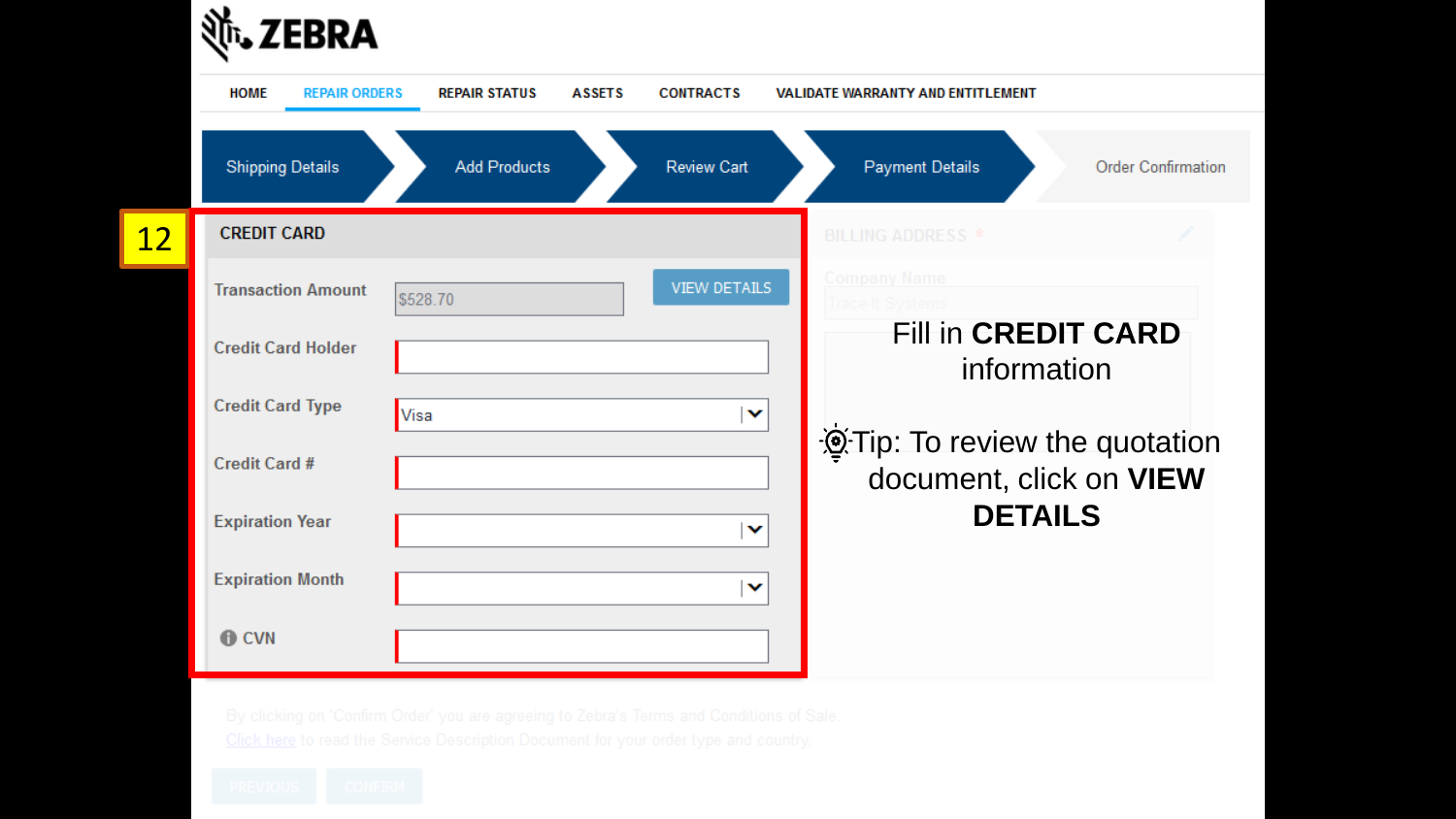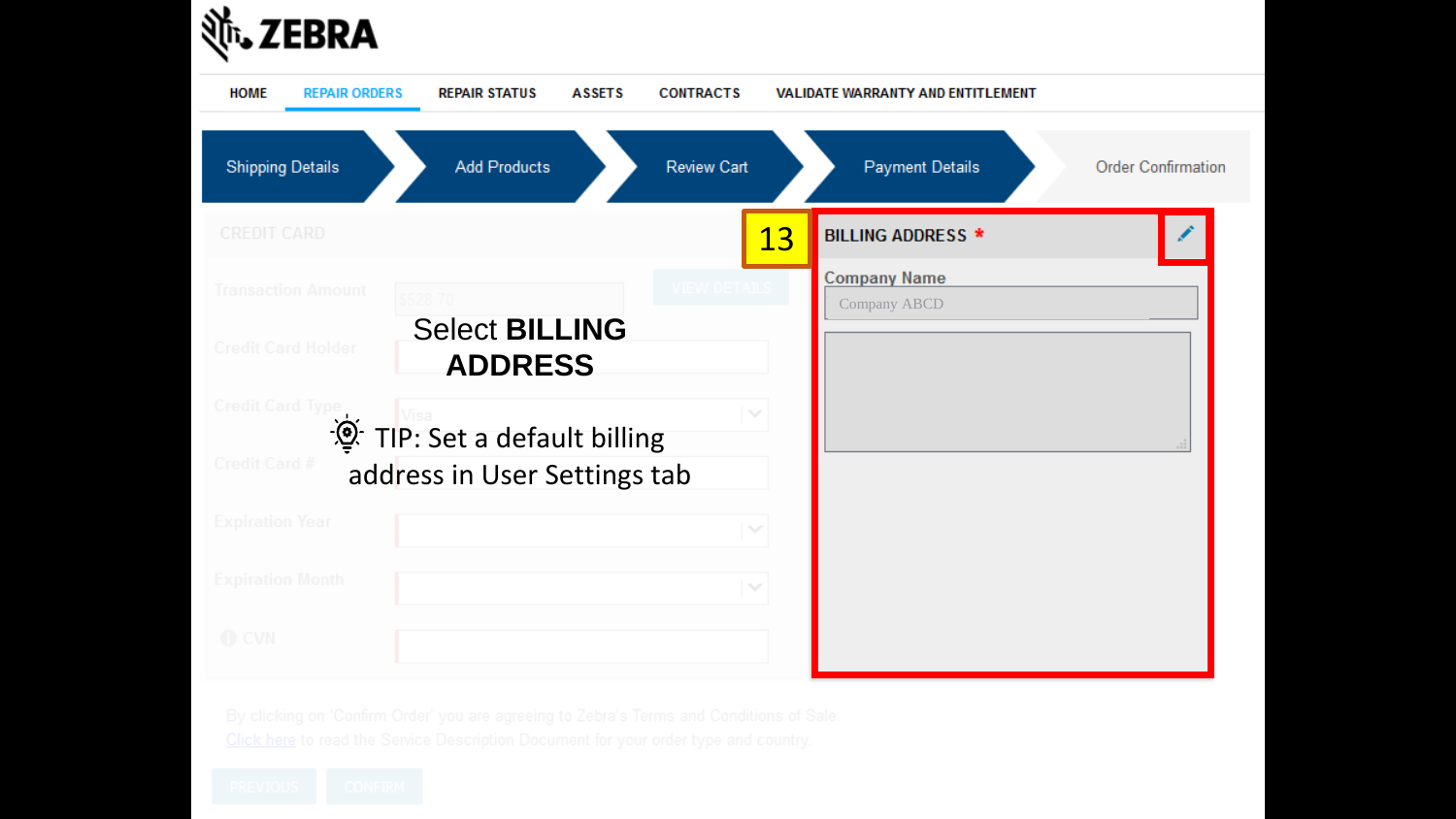| <b>REPAIR STATUS</b> | <b>ASSETS</b> | <b>CONTRACTS</b>          | VALIDATE WARRANTY AND ENTITLEMENT          |                                                           |
|----------------------|---------------|---------------------------|--------------------------------------------|-----------------------------------------------------------|
| <b>Add Products</b>  |               | <b>Review Cart</b>        | <b>Payment Details</b>                     | <b>Order Confirmation</b>                                 |
|                      |               |                           | <b>BILLING ADDRESS *</b>                   |                                                           |
|                      |               |                           | <b>Company Name</b><br><b>Company ABCD</b> |                                                           |
|                      |               |                           |                                            |                                                           |
|                      |               |                           |                                            |                                                           |
|                      |               |                           |                                            |                                                           |
|                      |               |                           |                                            |                                                           |
|                      |               | $\boldsymbol{\checkmark}$ |                                            |                                                           |
|                      | \$528.70      |                           | M                                          | <b>N DETAIL</b><br>Submit the cart by clicking on CONFIRM |

By clicking on 'Confirm Order' you are agreeing to Zebra's Terms and Conditions of Sale. Click here to read the Service Description Document for your order type and country.